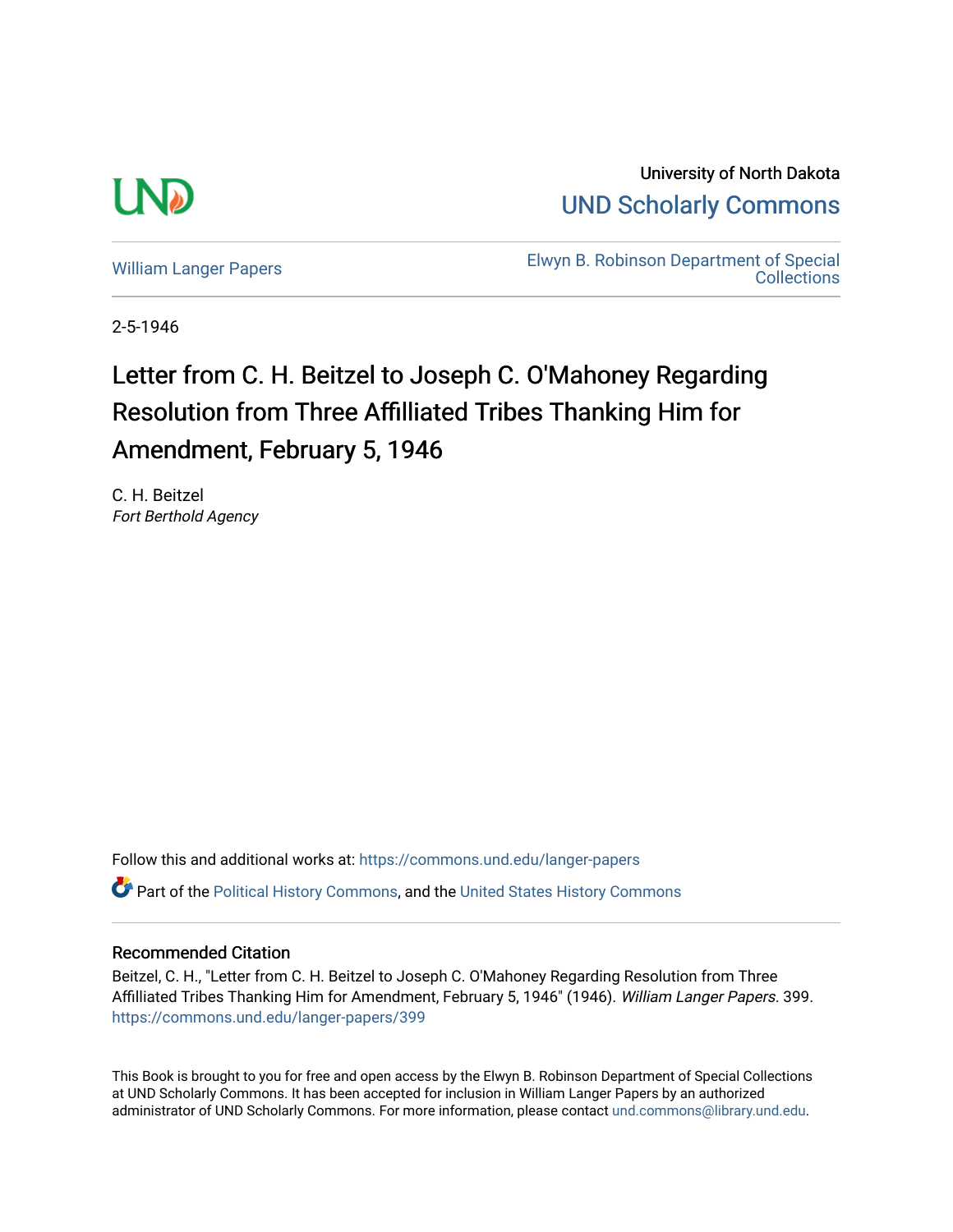Fort Berthold Agency. Elbowoods. North Dakota February 5. 1946

Senator Joseph O'Mahoney, Chairman Committee on Indian Affairs, U. S. Senate. Washington, D. C.

Dear Senator O'Mahoney:

The Tribal Council of the Three Affiliated Tribes, Fort Berthold Reservation, North Dakota, have passed a resolution expressing their appreciation for amendment in the Deficiency Act protecting their interests. The Council requested that a copy of their resolution be mailed to you.

Sincerely yours,

C. H. Beitzel, Superintendent

Encl.